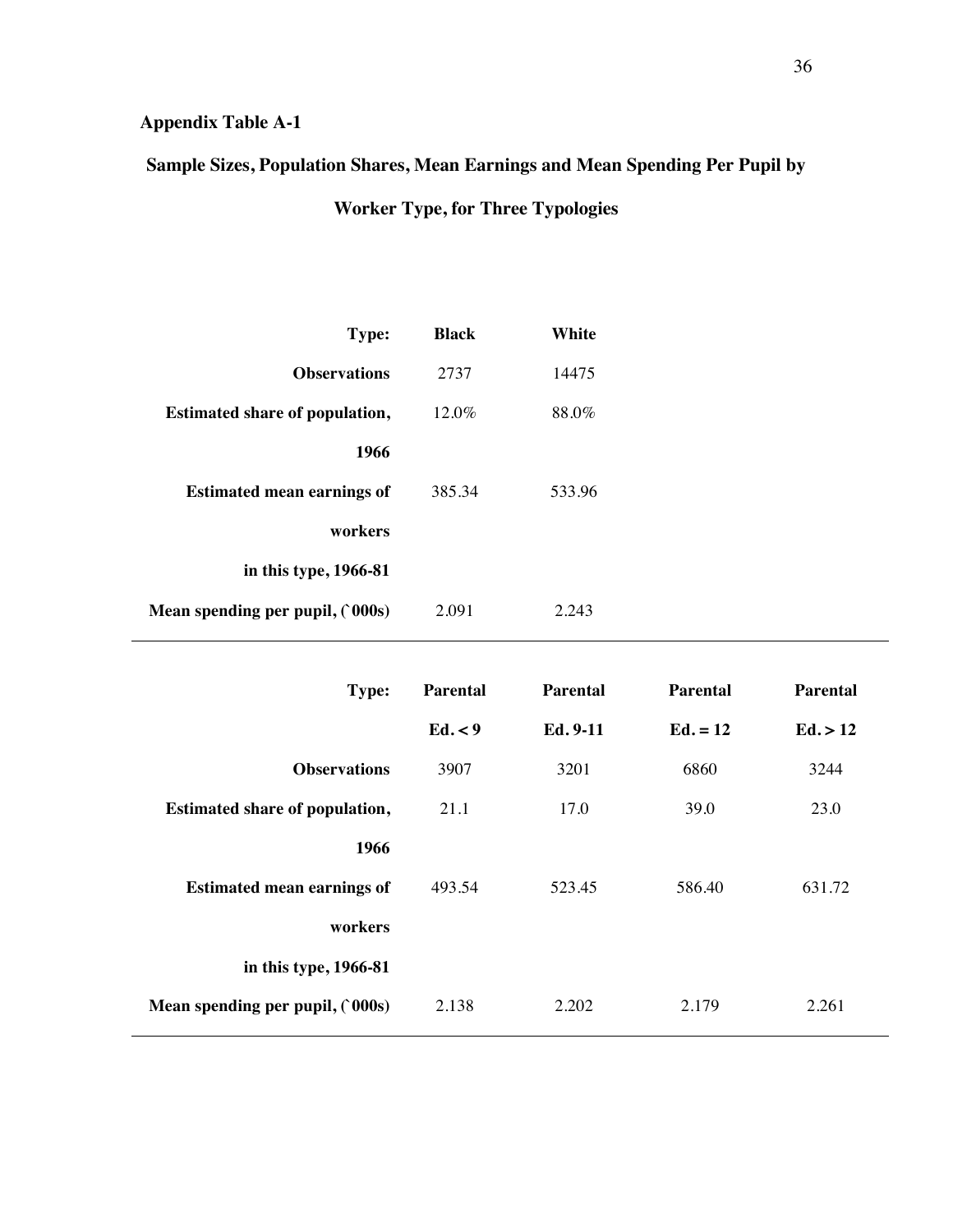## References

Betts, Julian R. 1995. "Does School Quality Matter? Evidence from the National Longitudinal Survey of Youth", *Review of Economics and Statistics*, (**77**:2), pp. 231-250.

Betts, Julian. 1996. "Is There a Link between School Inputs and Earnings? Fresh Scrutiny of an Old Literature", In Does Money Matter? The Effect of School Resources on Student Achievement and Adult Success, ed. G. Burtless. Washington, D.C.: Brookings Institution, pp. 141-191.

Betts, Julian R. and Eric Johnson. 1997. "A Test for Diminishing Returns to School Spending", Manuscript, Department of Economics, UCSD.

Bound, John and Richard Freeman. 1992. "What Went Wrong? The Erosion of Relative Earnings and Employment Among Young Black Men in the 1980s," *Quarterly Journal of Economics*, 107:1, February, pp. 201-232.

Card, David and Alan Krueger. 1996. "Labor Market Effects of School Quality: Theory and Evidence," In Does Money Matter? The Effect of School Resources on Student Achievement and Adult Success, ed. G. Burtless. Washington, D.C.: Brookings Institution, pp. 97-140.

Coley, Richard J. 2002. An Uneven Start: Indicators of Inequality in School Readiness. Princeton, N.J.: Educational Testing Service, Policy Information Center.

Council of Economic Advisers. 1998. Economic Report of the President 1998. Washington: Government Printing Office.

Donohue III, John J. 1994. "Employment discrimination law in perspective: Three concepts of equality," *Michigan Law Review*, 92, pp. 2583-2612.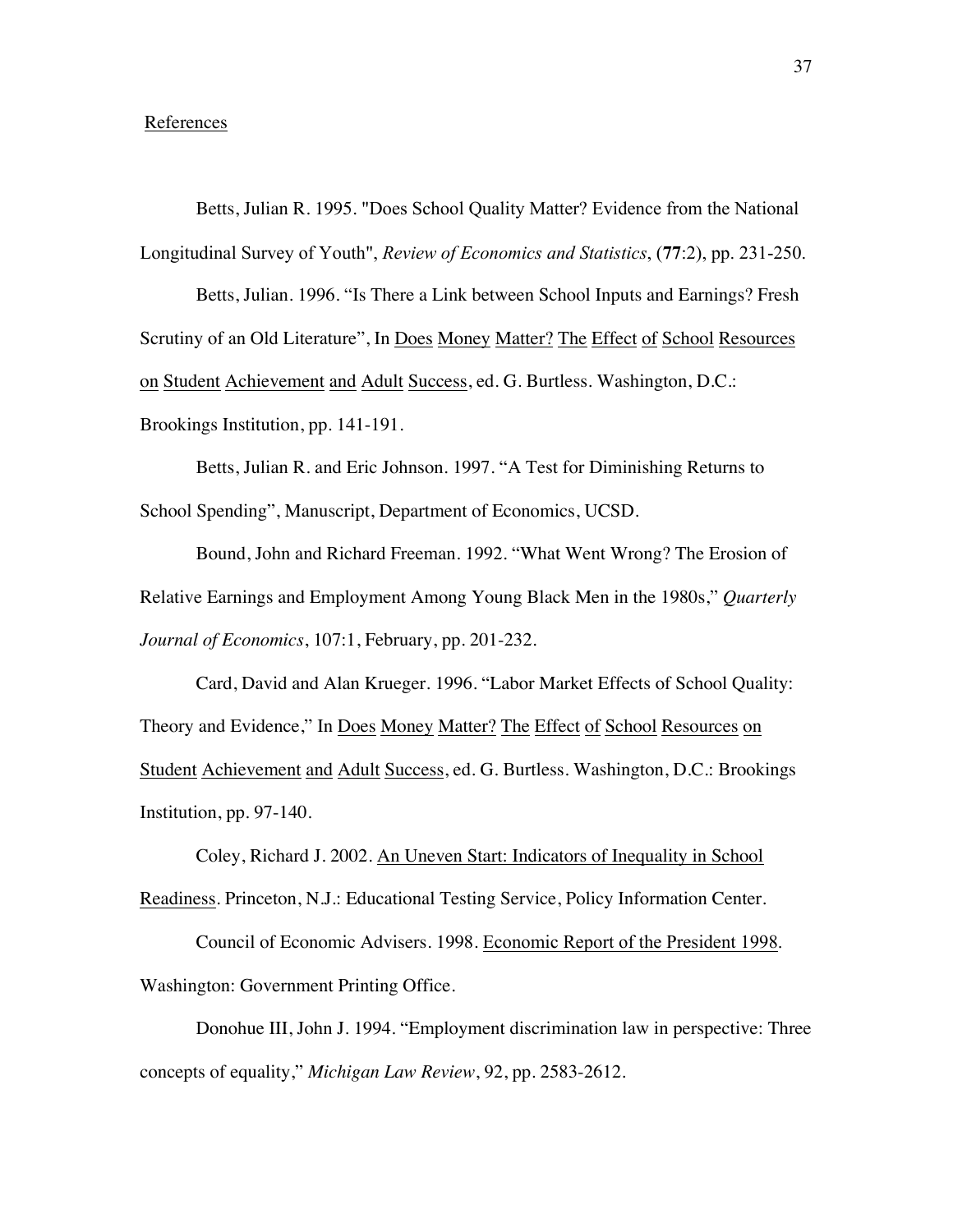Evans, William N., Murray, Sheila E., and Robert M. Schwab 1997.

"Schoolhouses, Courthouses and Statehouses after Serrano," *Journal of Policy Analysis and Management*, 16:1 (Winter), pp. 10-31.

Grogger, Jeff. 1996. "School Expenditures and Post-Schooling Earnings: Evidence from High School and Beyond", *Review of Economics and Statistics*, 78:4 (November), pp. 628-637.

Hanushek, Eric A; and Steven G. Rivkin. 1997. "Understanding The Twentieth-Century Growth In U.S. School Spending", *Journal of Human Resources*, 32:1 (Winter), pp. 35-68.

Heckman, James, Anne Layne-Farrar, and Petra Todd. 1996. "Does Measured School Quality Really Matter? An Examination of the Earnings-Quality Relationship," in Gary Burtless, ed., *Does Money Matter? The Effect of School Resources on Student Achievement and Adult Success* Brookings Institution, Washington, D.C., pp. 192-289.

Hoff, David J. 2004. "States on Ropes in Finance Lawsuits," *Education Week*, 24:15, December 8, pp 1,23.

Koenker, Roger and Gilbert Bassett, Jr. 1978. "Regression Quantiles",

*Econometrica*, 46:1, (January), pp. 33-50.

Moulton, Brent R. 1989. "Random Group Effects and the Precision of Regression Estimates", *Journal of Econometrics*, 32, pp. 385-397.

National Center for Education Statistics. 1991. Digest of Education Statistics.

Washington, D.C.: Government Printing Office.

Nozick, Robert. 1974. Anarchy, State, and Utopia, New York: Basic Books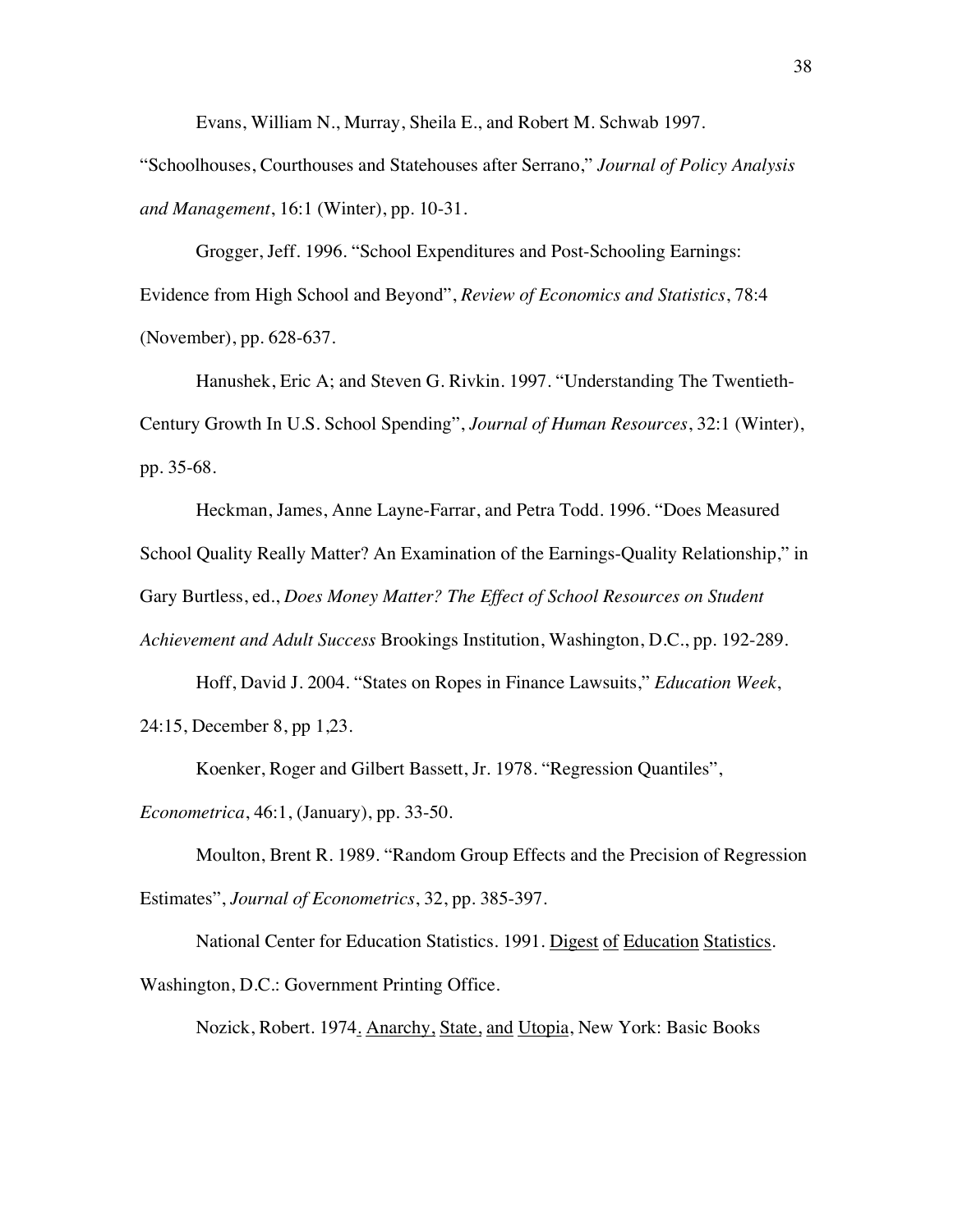Roemer, John E., 1998. Equality of Opportunity, Cambridge MA: Harvard University Press

U.S. Bureau of the Census, 1997. Statistical Abstract of the United States: 1997, 117th ed., Washington D.C.: Government Printing Office.

U.S. Department of Education, National Center for Education Statistics, 2003. *Digest of Education Statistics, 2002,* NCES 2003–060, by Thomas D. Snyder. Washington, DC.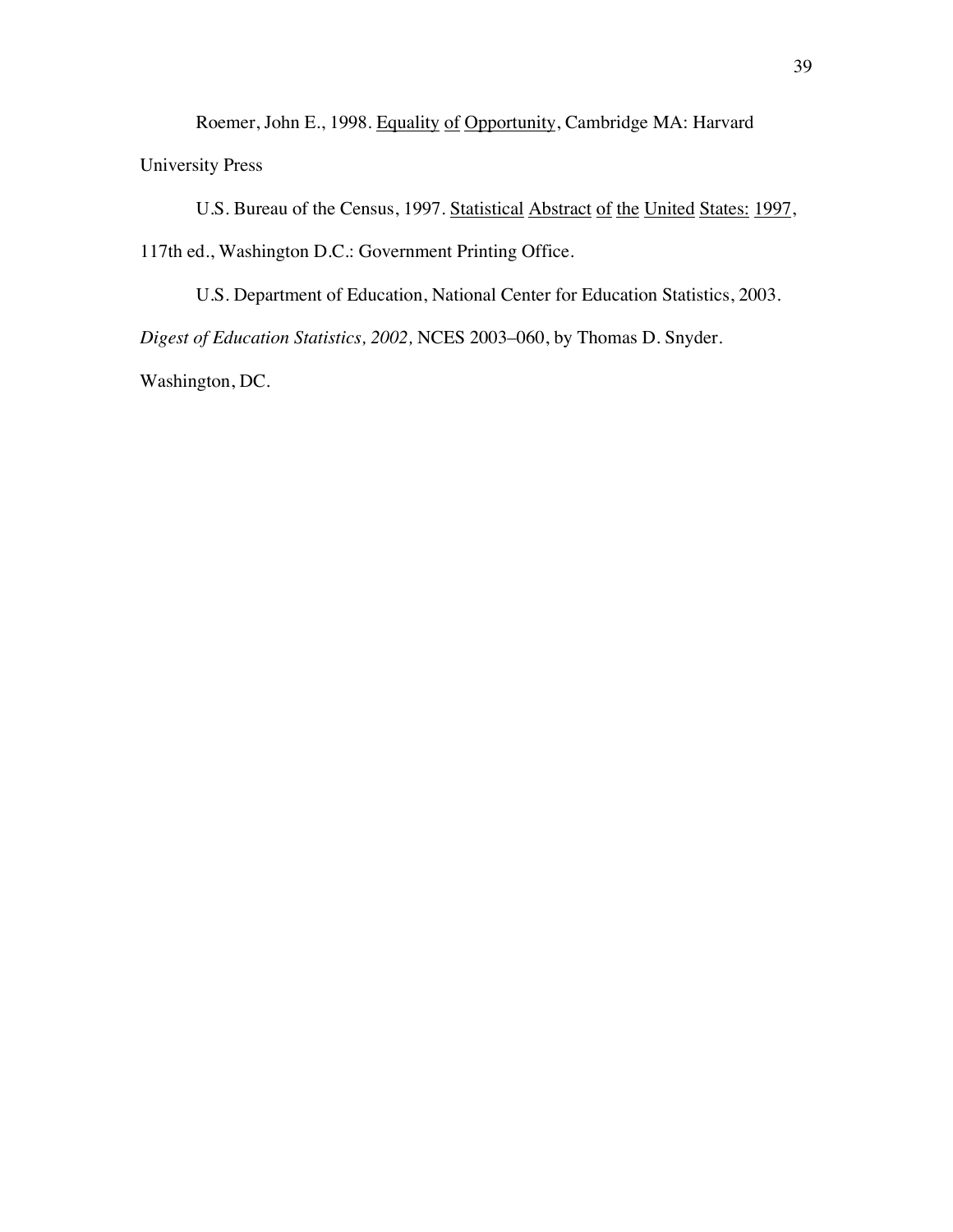## Endnotes

 $1$  See Evans, Murray and Schwab (1997) for a review of court-ordered spending equalization in the United States.

 $2^2$  See for instance the review by Betts (1996).

 $3$  See Coley (2002) for evidence of large achievement gaps in reading and mathematics skills among U.S. kindergarten students. These gaps are strongly related to socioeconomic status.

<sup>4</sup> It is possible that the disadvantage that children from less educated parents face is not only social and cultural, but genetic. In either case, the disadvantage has a source beyond the control of the individual, and hence should be rectified at the bar of equal opportunity.

 $5$  We admit this is arbitrary, yet it would be worse to attempt to make no correction for the fact that absolute levels of effort are not the right measures to compare, across types. Discovering the 'right' way to compare effort across types is a problem intrinsically as complex as comparing the subjective welfares of very different individuals.

 $6$  For a description of this legislation, and its impact on overall educational spending between 1980 and 1990, see section IV of Hanushek and Rivkin (1997).

 $7$  For reviews of this literature see Betts (1996), Heckman, Layne-Farrar and Todd (1996) and Card and Krueger (1996).

<sup>8</sup> One issue in the past literature has been whether there is measurement error in district reports of spending per pupil. This data-set does not contain repeat measures of spending per pupil, but other papers point to, at best, a modest effect of measurement error. Betts (1995), in a model of log wages as a function of school-level resources using the National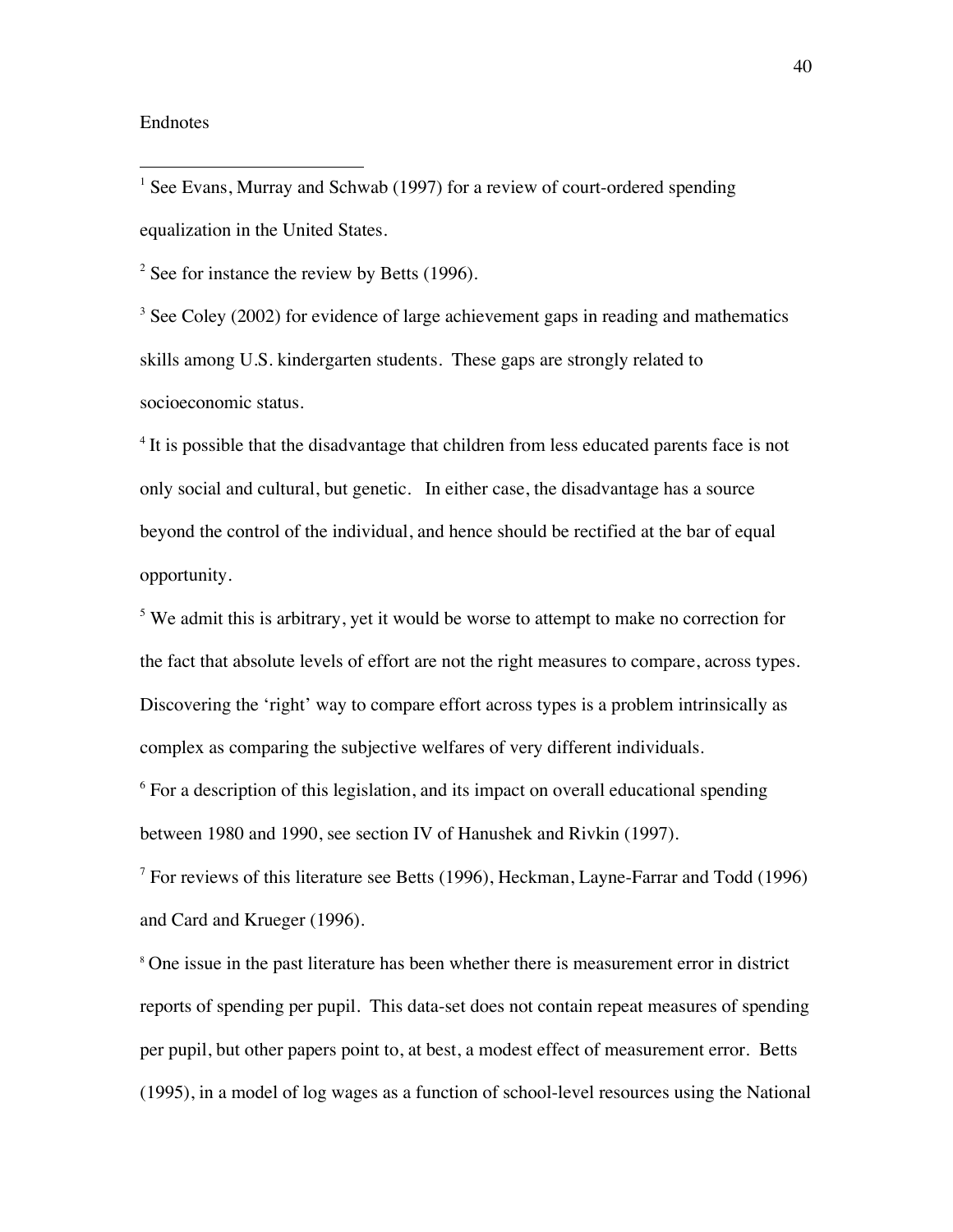$\overline{a}$ Longitudinal Survey of Youth 1979, instruments school-level measures of resources with state-level averages and does not find an increase in the level of significance, even though the state-level measures by themselves are significant if placed in the log wage equation. One interpretation is that the state-level aggregates are measuring something orthogonal to resources at the high school level. Grogger (1996) performs a similar analysis with High School and Beyond, modeling log wages as a function of spending per pupil. Uniquely, his paper also has two measures of spending per pupil at the district level, for two different years. When he instruments one measure with the other measure, coefficients do rise, suggesting some measurement error in the data. However, his preferred estimates suggest an elasticity of wages with respect to spending per pupil that is quite close to our own estimates. For instance in our black-white typology we find an elasticity of 0.116 and 0.119 for blacks and whites respectively. Grogger, using OLS, obtains an elasticity of 0.068, but when he instruments one measure of district spending per pupil with the other district measure, his average elasticity rises to 0.097, which is still slightly below our estimate.

 $9^9$  For more details on quantile regression see for instance Koenker and Bassett (1982). <sup>10</sup> Conservative in that sense that Robert Nozick (1974) says that a person is morally entitled to benefit by virtue of luck -- for instance, by being born into a wealthy family.  $11$  Taking all observations in 1966, the weighted mean spending per pupil, in 1990 prices, was \$2233. Spending per pupil has grown steadily since then. Current expenditures per pupil in American public schools during the 1990-91 school year were \$4847. (National Center for Education Statistics, 1991, p. 155).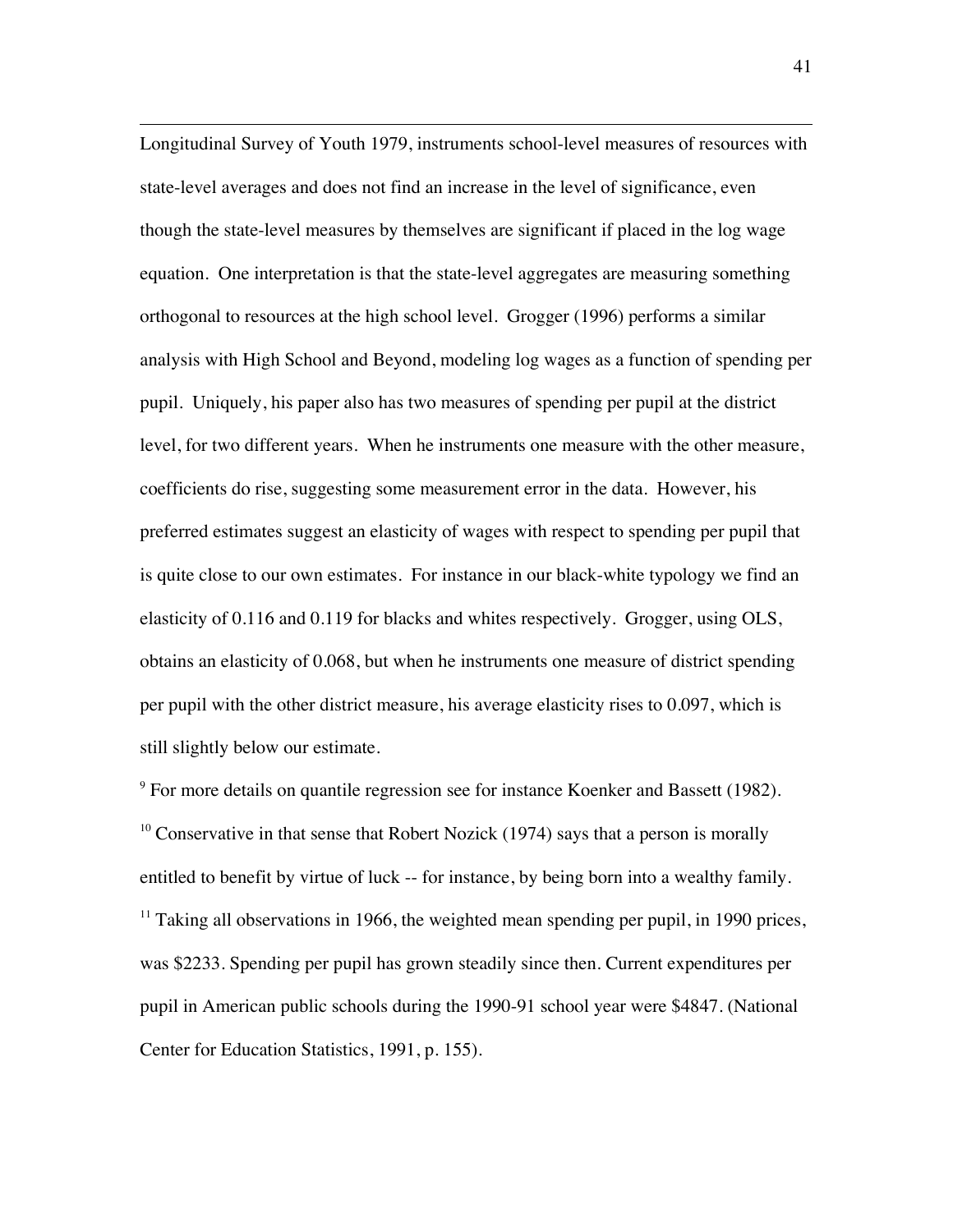<sup>12</sup> Appendix Table A-1 shows estimates of the share of the population of men in 1966 by type, and mean spending per pupil by type. These were calculated using sampling weights from 1966, on all available 1966 observations. This table also shows weekly earnings by type averaged over all wage observations in all years, using sample weights. The frequencies of worker types do not exactly add up due to a slightly smaller sample once observations missing covariates such as parental background are removed.  $13$  Data for 1996 earnings by race and data for the Consumer Price Index required to deflate to 1990 prices were taken from U.S. Bureau of the Census. (1997, pages 431, 497).

<sup>14</sup> Indeed, Ward Connerly, who spear-headed the initiative on the University of California Board of Regents to abolish race-based affirmative action admissions holds this view. He said, "UC should use economic status and other genuine hardships when making special admissions, not race". (Sacramento Bee, May 20, 1995, p. B1)

<sup>15</sup> We use \$2500 to provide comparability with the simulations based on the EOp solutions presented in the previous section. Because the actual mean spending per pupil was slightly below \$2500 in the sample, we increased spending per pupil proportionately across workers, and calculated the predicted gain in earnings using the quantile regression results.

 $16$ <sup>16</sup> This real interest rate was calculated as the yield on ten-year federal bonds minus the percentage change in the Consumer Price Index (for all urban consumers) for the period 1953 to 1997. Sources are the Economic Report of the President (Council of Economic Advisers, 1998) and the Bureau of Labor Statistics respectively.